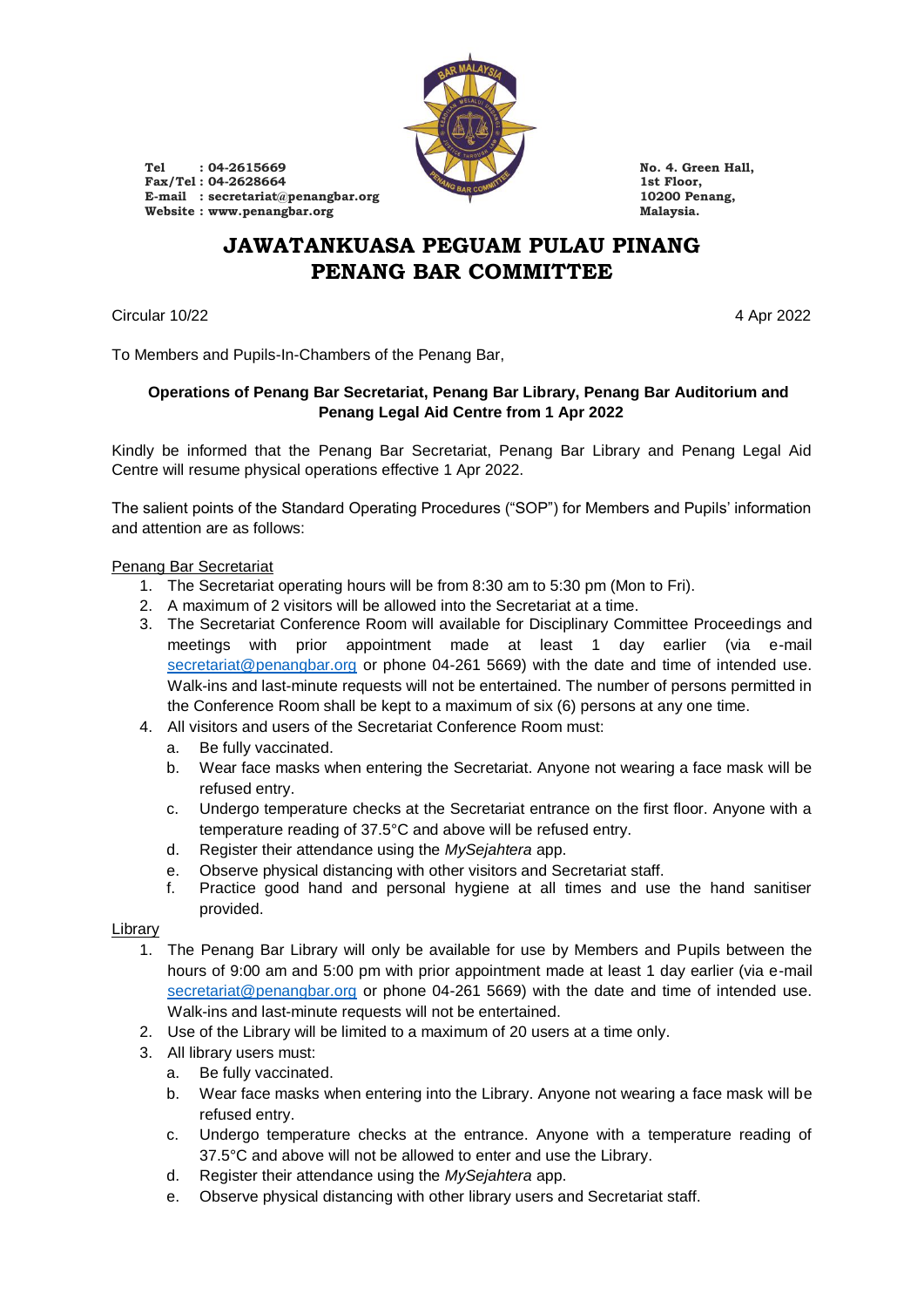- f. Practice good hand and personal hygiene at all times and use the hand sanitiser provided.
- 4. The Library Conference Room will be available for Disciplinary Committee Proceedings and meetings with prior appointment made at least 1 day earlier (via e-mail [secretariat@penangbar.org](mailto:secretariat@penangbar.org) or phone 04-261 5669) with the date and time of intended use. Walk-ins and last-minute requests will not be entertained. The number of persons permitted in the Conference Room shall be kept to a maximum of six (6) persons at any one time.

#### Auditorium

- 1. The Penang Bar Auditorium will be available for Disciplinary Committee Proceedings and meetings with prior appointment made at least 1 day earlier (via e-mail [secretariat@penangbar.org](mailto:secretariat@penangbar.org) or phone 04-261 5669) with the date and time of intended use. Walk-ins and last-minute requests will not be entertained.
- 2. The Penang Bar Auditorium will be available for talks and seminar with prior appointment made at least 1 month earlier (via e-mail [secretariat@penangbar.org](mailto:secretariat@penangbar.org) or phone 04-261 5669) with the date and time of intended use. Walk-ins and last-minute requests will not be entertained.
- 3. The number of persons permitted in the Auditorium shall be kept to a maximum of fourty-five (45) persons at any one time.
- 4. All Auditorium users must:
	- a. Be fully vaccinated.
	- b. Wear face masks before they are admitted into the Auditorium. Anyone not wearing a face mask will be refused entry.
	- c. Undergo temperature checks at the entrance. Anyone with a temperature reading of 37.5°C and above will not be allowed to enter the Auditorium.
	- d. Register their attendance using the *MySejahtera* app.
	- e. Observe physical distancing with other Auditorium users and Secretariat staff.
	- f. Practice good hand and personal hygiene at all times and use the hand sanitiser provided.

#### Legal Aid Centre

- 1. The Penang Legal Aid Centre operating hours will be from 8:30 am to 5:30 pm (Mon to Fri).
- 2. The Legal Aid Centre Meeting Room will be available for Disciplinary Committee Proceedings or any meetings. The number of persons attending shall be kept to a maximum of six (6) persons including the panel at any one time.
- 3. All Meeting Room users must:
	- a. Be fully vaccinated.
	- b. Wear face masks when entering into the Meeting Room. Anyone not wearing a face mask will be refused entry.
	- c. Undergo temperature checks at the entrance. Anyone with a temperature reading of 37.5°C and above will not be allowed to enter and use the Meeting Room.
	- d. Register their attendance using the *MySejahtera* app.
	- e. Observe physical distancing with other users and LAC staff.
	- f. Practice good hand and personal hygiene at all times and use the hand sanitiser provided.
- 4. Pupils-In-Chambers
	- a. Duty roster for Apr 2022 can be accessed [here.](https://penangbar.org/wp-content/uploads/2022/03/PLAC-Pupils-Duty-Roster-April-2022.pdf)
- 5. Volunteer Lawyers
	- a. Only 2 lawyers are allowed at a time for collecting/returning assignment files or submitting YBGK claims.
	- b. Must wear face masks and will have their temperature checked and recorded. Hands must be sanitised upon entering and before interacting with the staff.
	- c. Anyone with a body temperature of 37.5°C or more and/or have respiratory symptoms e.g. cough, running nose, cold, etc will not be allowed in.